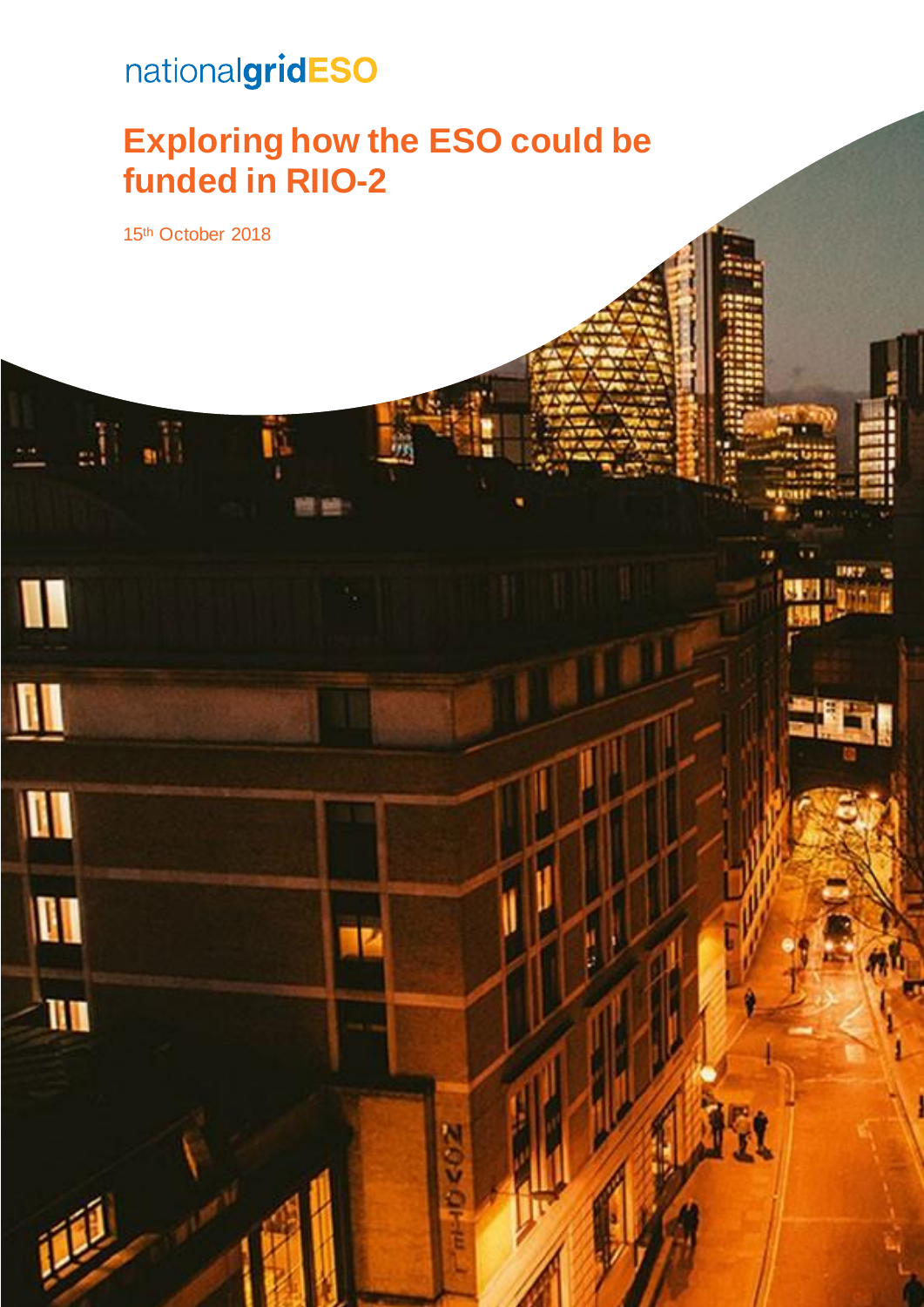## **Executive Summary**

From April 2019 the Electricity System Operator (ESO) will be a legally separate company within National Grid Group. The ESO will be a different type of company: a unique enabling business that provides specialist services; manages significant risk; delivers, and allows others to deliver, real value for consumers across the energy system. For an overview of who we are and what we do, see 'The Role of the Electricity System Operator', which you can find on our website.<sup>1</sup>

Ofgem's recent RIIO-2 Framework Decision document<sup>2</sup> confirmed that the ESO will have a new, separate regulatory framework for RIIO-2 to reflect our unique nature. Ofgem is exploring different remuneration approaches for us, so this is a rare and exciting opportunity to design a tailored framework for the ESO. Ofgem will make the decision on our framework; in support of their process we have developed and tested options for our funding model and incentives with stakeholders, and have committed to providing the resulting insights to Ofgem for consideration<sup>3</sup>.

We want a framework that delivers against our characteristics of a successful regulatory framework, illustrated in the graphic below. While a number of options exist, our analysis suggests that a layered funding model most closely aligns with these, with appropriate funding approaches chosen for each layer; and combined with incentives, which continue to play an important role in encouraging behaviour to deliver additional value for customers, consumers and society as a whole.



These characteristics reflect our stakeholder priorities $4$ , the ESO framework design points Ofgem presented in its workshop in August<sup>5</sup>, and have evolved based on feedback from stakeholders. We have grouped them into three key themes: driving performance, ensuring financeability and promoting transparency. In this thought piece, we set out our current thinking on the ESO's future framework around these themes, before outlining an example of a layered funding model as an illustration of how one could be built.

We welcome comments from stakeholders on this thought piece: details of how to respond are in the 'Have your say' section at the end. This feedback will be shared with Ofgem and published on our website, and will inform our response to Ofgem's Sector Strategy consultation, expected before the end of the year.

<sup>4</sup> <http://yourenergyfuture.nationalgrid.com/media/1417/eso-stakeholder-engagement-report-v4.pdf>

 $\overline{a}$ <sup>1</sup> <http://yourenergyfuture.nationalgrid.com/media/1567/the-role-of-the-electricity-system-operator.pdf>

<sup>2</sup> https://www.ofgem.gov.uk/system/files/docs/2018/07/riio-2\_july\_decision\_document\_final\_300718.pdf

<sup>3</sup> <http://yourenergyfuture.nationalgrid.com/media/1518/eso-stakeholder-report-august-v1.pdf>

<sup>5</sup> https://www.ofgem.gov.uk/system/files/docs/2018/08/eso\_riio-2\_price\_control\_stakeholder\_w orkshop\_ [\\_slides.pdf](https://www.ofgem.gov.uk/system/files/docs/2018/08/eso_riio-2_price_control_stakeholder_workshop_-_slides.pdf)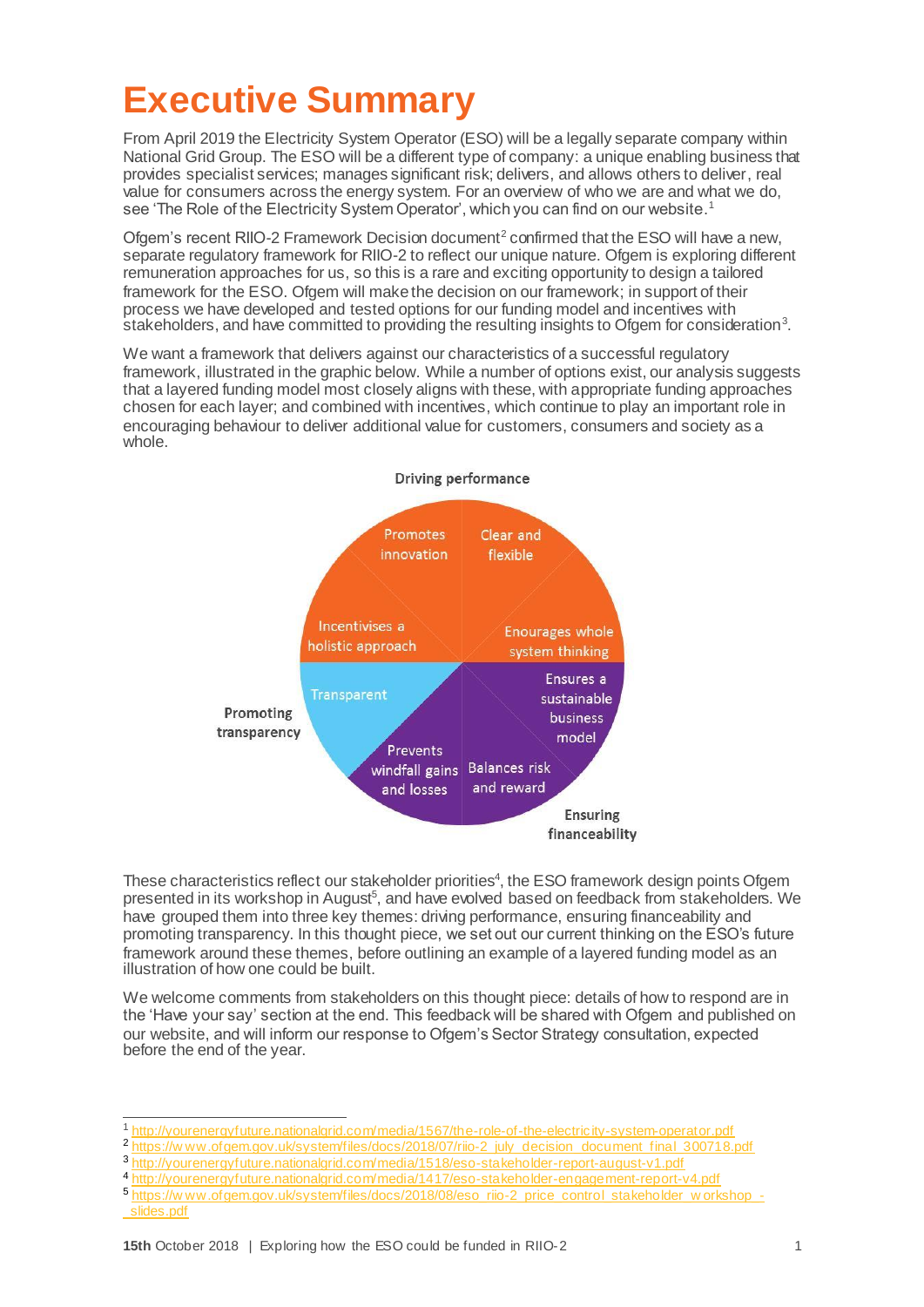### **Driving ESO performance**

The purpose of a regulatory framework for a monopoly is to mimic competitive forces that drive efficient, high quality performance and services for the benefit of current and future consumers. We have explored how the ESO funding model and incentives can come together under the RIIO-2 framework to holistically drive performance.

Our view is that the ESO funding model should fund us to deliver our activities at baseline performance, which would include appropriate returns based on the risks we hold in delivering those. Baseline performance should be equal to market best practice that meets consumer needs and expectations; this could be identified through benchmarking providers of equivalent services (both quality of service and stakeholder views of that service) and through understanding what stakeholders want in terms of level of service.

Incentives, overlaid with the base funding model, can encourage improved baseline performance and can drive outperformance to move market best practice forward and deliver additional value for consumers. Well-designed financial incentives have a key role to play in aligning the interests of consumers with those of a shareholder-owned ESO, and SO incentives have saved money for consumers over RIIO-T1. See our website for more information on our



T1 performance<sup>6</sup>. Stakeholders have told us that they want strong incentives on the ESO to be ambitious, drive change and deliver exceptional performance.

**£500m saved for consumers during 2013- 17 under the Balancing Services Incentive Scheme.**

http://yourenergyfuture.nationalgrid.com/ media/1466/ng-riio-t1-brochure-new.pdf

**£20m underspend on ESO internal costs under RIIO-1 efficiency incentive from 2013-17 resulting in £10m consumer savings**.

http://yourenergyfuture.nationalgrid.com/ media/1466/ng-riio-t1-brochure-new.pdf

Incentives can be targeted in different ways to drive different behaviours. As set out in the bullets below, they can be used effectively to encourage efficiency and outperformance, therefore mimicking the pressures of a competitive environment. They can also be used to encourage the ESO and others to consider whole energy and whole electricity system solutions to deliver value across the energy system.

- Efficiency incentives = encouraging the delivery of baseline outputs at lower costs;
- Performance incentives = rewarding the ESO for exceeding customer and consumer expectations in delivery of our own services and for enabling others across the system; and promoting ESO innovation to produce new products and services for social good; and
- Shared incentives across the multiple parties (for example ESO and Distribution Network Owners) = ensuring responsibility for whole system solutions is shared between network owners and the system operator.

l <sup>6</sup> <http://yourenergyfuture.nationalgrid.com/electricity-system-operator/our-performance/>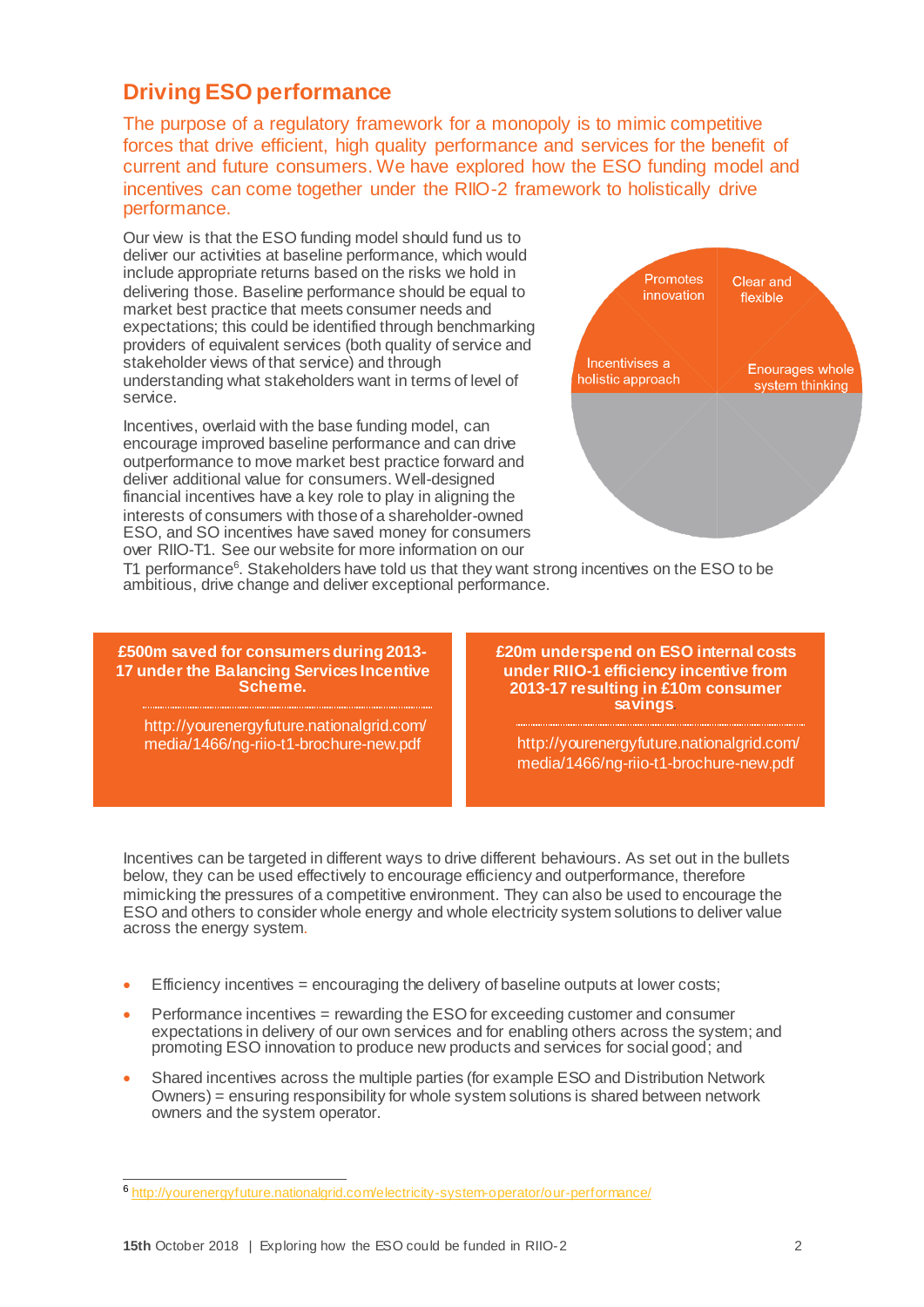The ESO framework should provide a clear distinction between baseline and incentive performance and there should be pre-agreed objectives for both. Clarity on decision-making and on what a good outcome looks like will increase the effectiveness of the framework and reduce the potential for perverse incentives. This clarity can come from Ofgem and from a better understanding of what our stakeholders want us to deliver, which we are developing through our stakeholder engagement activities.

The framework should also encourage and support long-term thinking and investment decisions to ensure that the ESO focuses on the delivery of value for consumers, both now and into the future. For example, the ESO provides long-term signals for market participants in the balancing services market and needs to make some multi-year investments, such as the IT systems we use to operate the electricity system in real-time. The framework should enable such activities.

Uncertainty mechanisms may also be needed to build in flexibility in areas that are uncertain at the outset of RIIO-2 or where variability is outside of the ESO's control. Examples of potential areas that may require an uncertainty mechanism include:

- Emerging governance and integration models, such as between the SO and potential Distribution System Operators ;
- Disruptive technologies, such as electric vehicles and blockchain; and
- Regulatory changes, such as EU, GB and industry code and regulation modifications.

Uncertainty mechanisms have the potential to drive consumer value through reducing the ESO's cost of capital and ultimately reducing consumer costs. They can also be used to help protect consumers from the risks of forecasting uncertainty at the start of a price control.

It is important that the regulatory framework considers the base funding model, incentives and uncertainty mechanisms as a holistic package, and that the duration of the price control for the ESO is set to enable the right balance of flexibility and certainty. In doing so, it will drive effective short- and long-term decision making.

## Ensures a sustainable **business** model Prevents windfall Balances risk gains and and reward losses

### **Ensuring ESO financeability**

The framework as a whole should deliver the support and tools to ensure the ESO is financeable, can deliver the levels of service expected by stakeholders and can go beyond that to deliver additional benefits across the energy system. The challenge is to design a funding model that recognises our roles and business features.

Following legal separation, the ESO will no longer be able to use the relatively large balance sheet of National Grid Electricity Transmission to help manage and bear cashflow risks. The ESO has a small Regulatory Asset Value (RAV) and manages risks that traditional network companies are not exposed to. Lending rates and terms for a legally

separate ESO are likely to be less favourable and, in some instances, may not be available. Our licence will require us to interact with other National Grid companies on an arms-length basis, so we will have to secure financing at market rates.

A new funding model should ensure that the ESO can manage and bear the risks we hold in delivering our activities and services. These risks may change in RIIO-2 as our roles evolve based on stakeholder needs and the rapidly changing energy environment, but there are general categories of risk that the ESO will continue to hold across our activities, as shown in Figure 1.

As described above, incentives also provide an effective way of aligning ESO and consumer interests, and can drive the ESO to deliver additional benefits to consumers above and beyond the baseline. Nevertheless, the downside impact of incentives needs to consider the overall financeability of the ESO and our ability to bear this additional risk; as well as the behaviours the incentives are intended to encourage. For example, our current incentive scheme gives a range of plus / minus £30m a year, compared to a base return from the RAV of around £5m. A substantial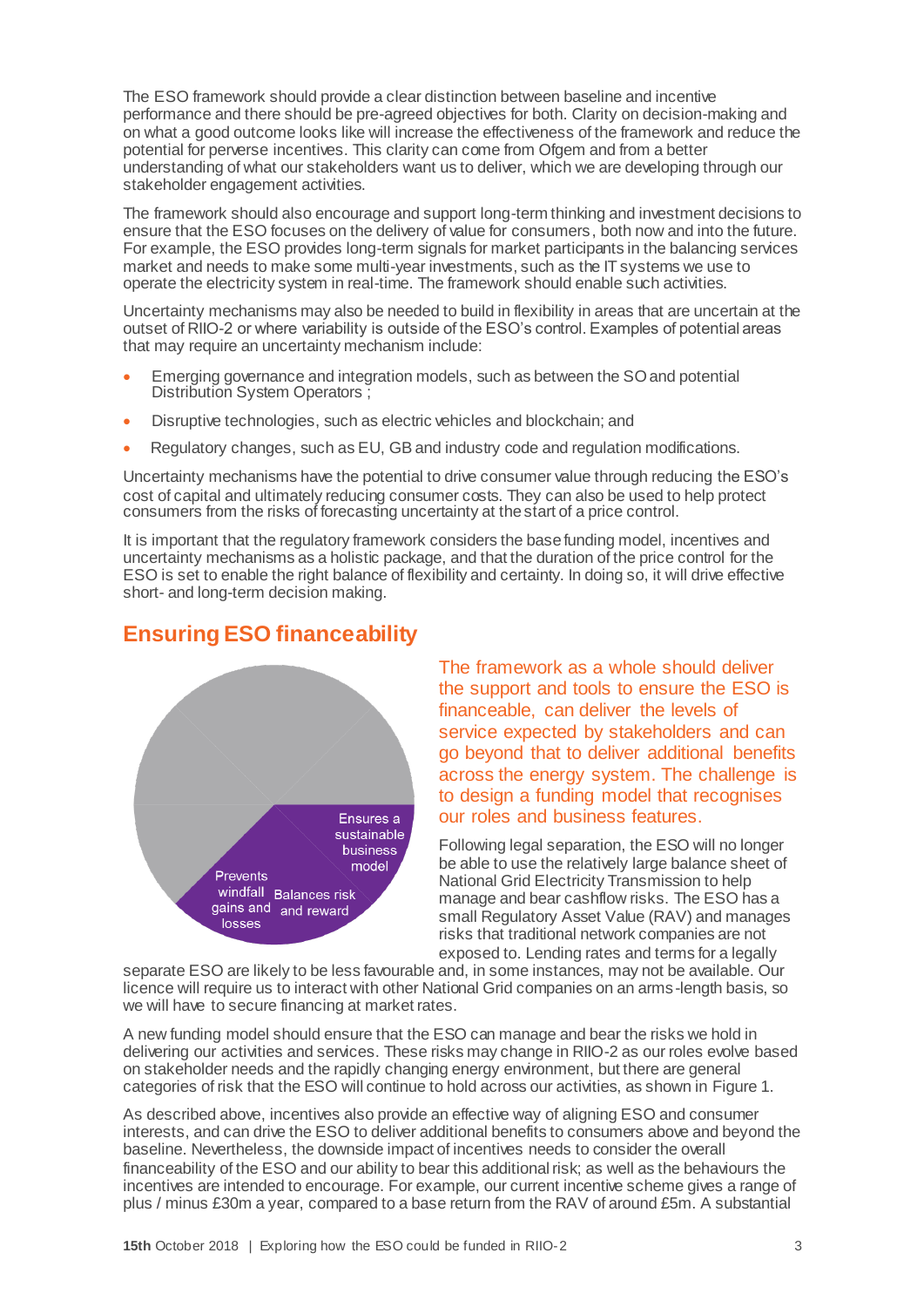incentive downside risk would be taken into consideration by the investors and lenders that fund the business, which could add to the costs of the ESO and therefore increase costs for consumers. It could also lead to risk-averse behaviour in order to avoid failure. This potential to increase the cost of the ESO for consumers was recognised in the recent report Ofgem commissioned by economics consultancy Reckon looking into future regulation and remuneration of the ESO.<sup>7</sup>

#### *Figure 1:A high level view of the ESO's current risks*



The potential impact of incentive downside on ESO costs raises a question of how incentive design can be useful in shaping the ESO's behaviour. Upside incentives can be effective in motivating the ESO to be ambitious and take risks to drive transformation. We recognise that downside incentives are useful in exposing monopolies to the forces they would experience in a competitive environment, but considering a smaller or zero downside in some incentive areas may provide benefits for consumers that outweigh the potential costs of having a larger downside. For example, asymmetrical incentives are used in the Gas SO to reflect the different behaviours the incentives are seeking to encourage. Here are some examples of incentive design that could be explored for the ESO:

- **Upside-only incentives** for areas where a downside would cause risk aversion limiting the ability to be ambitious; for transformative changes requiring significant investment, so the cost of trying to achieve them and failing would be enough downside in itself; and where a downside would make calibration much harder, such as for incentives shared between organisations. This would enable the ESO to go after the greatest gains for consumers over and above baseline expectations, without limiting delivery of full value because of the risk of failure. There are examples of upside-only incentives in use already, such as the Environmental Discretionary Reward (EDR), which is designed to encourage and recognise good environmental performance from the three companies who own the electricity transmission networks (which currently includes the ESO).
- **Symmetrical incentives** for volumetric performance, where an expected level of output can be defined, or in order to encourage efficiency. It is right that the ESO should be penalised if unable to deliver our activities efficiently, and also rewarded with a share of the benefit if we find efficiencies for consumers.
- **Downside-only incentives** to penalise the ESO if it does not meet baseline performance or to encourage behaviour to minimise a specific metric. For example, the Gas SO has a downside-only incentive on greenhouse gas emissions to minimise the amount of methane that needs to be released from compressors.

 $\overline{a}$ 

<sup>7</sup> [https://w ww.ofgem.gov.uk/publications-and-updates/consultancy-report-future-regulation-and-remuneration](https://www.ofgem.gov.uk/publications-and-updates/consultancy-report-future-regulation-and-remuneration-electricity-system-operator)[electricity-system-operator](https://www.ofgem.gov.uk/publications-and-updates/consultancy-report-future-regulation-and-remuneration-electricity-system-operator)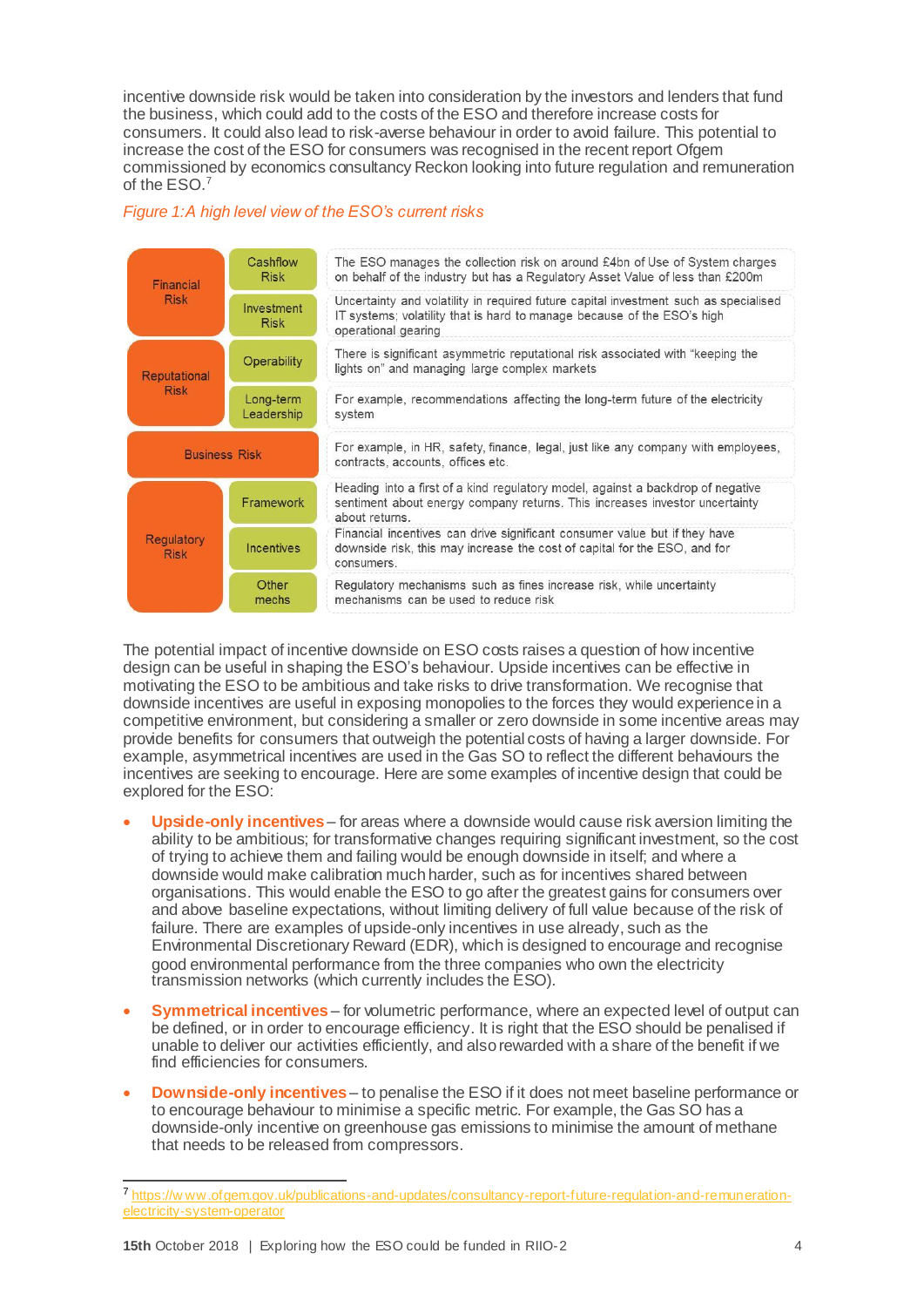This could result in a package of incentives that is not symmetrical overall, with the overarching aim to ensure that our incentives reward or penalise the ESO in a way that will drive the right behaviours across a wide range of activities. We have heard a strong message from stakeholders in our recent engagement activities that they want an ESO that is driven to deliver exceptional performance; incentives should be designed to drive that.

#### **Delivering transparency in the ESO framework**

Stakeholders have made it clear that they want our funding model to be transparent enough for them to engage with and to understand how we are being paid for the activities and services we deliver.

Transparency does not necessarily equal simplicity. Given the wide range and varied nature of activities the ESO undertakes, a simple funding model may not provide sufficient support or encouragement to enable the ESO to deliver the highest value. There is a need to balance simplicity with agreeing the right model: it is worth allowing more complexity in the funding model if it provides better value for consumers. We must simply ensure that it is transparent enough for stakeholders to understand.



## **Options for a new ESO funding model**

In considering the appropriate funding model for a legally separate ESO, it is worth beginning by thinking about some general features of the business:

- We are an asset light business with high operational flows and a significant reliance on intangible capital in the form of engineering and market expertise;
- We do not predominantly create value through investment in physical assets and exhibit more characteristics of a service provider than an infrastructure provider;
- We manage annual cashflows on behalf of the industry that are more than 20 times our RAV;
- We are a relatively small business in terms of our own cost base $<sup>8</sup>$  but have material influence</sup> on the costs of the wider energy supply chain, for example, balancing costs and market evolution.

| Operate the system in real-time                                                                     | <b>Administer industry codes and</b><br>facilitate market change to regulatory<br>frameworks |
|-----------------------------------------------------------------------------------------------------|----------------------------------------------------------------------------------------------|
| Facilitate and run markets to balance<br>the system                                                 | <b>Delivery body for EMR</b>                                                                 |
| <b>Manage costs of transmission network</b><br>and optimise network planning and<br><b>security</b> | Develop strategy and innovation                                                              |
| Administer and design charging and<br>access arrangements                                           | <b>Produce future scenarios &amp; outlooks</b>                                               |

#### *Figure 2: The main activities and services currently delivered by the ESO*<sup>9</sup>

<sup>8</sup> The ESO costs £1 of the average annual electricity bill of £554 (numbers applicable to 2016/17) 9 For more detail on w ho w e are and w hat w e do, see 'The Role of the Electricity System Operator' at <http://yourenergyfuture.nationalgrid.com/media/1567/the-role-of-the-electricity-system-operator.pdf>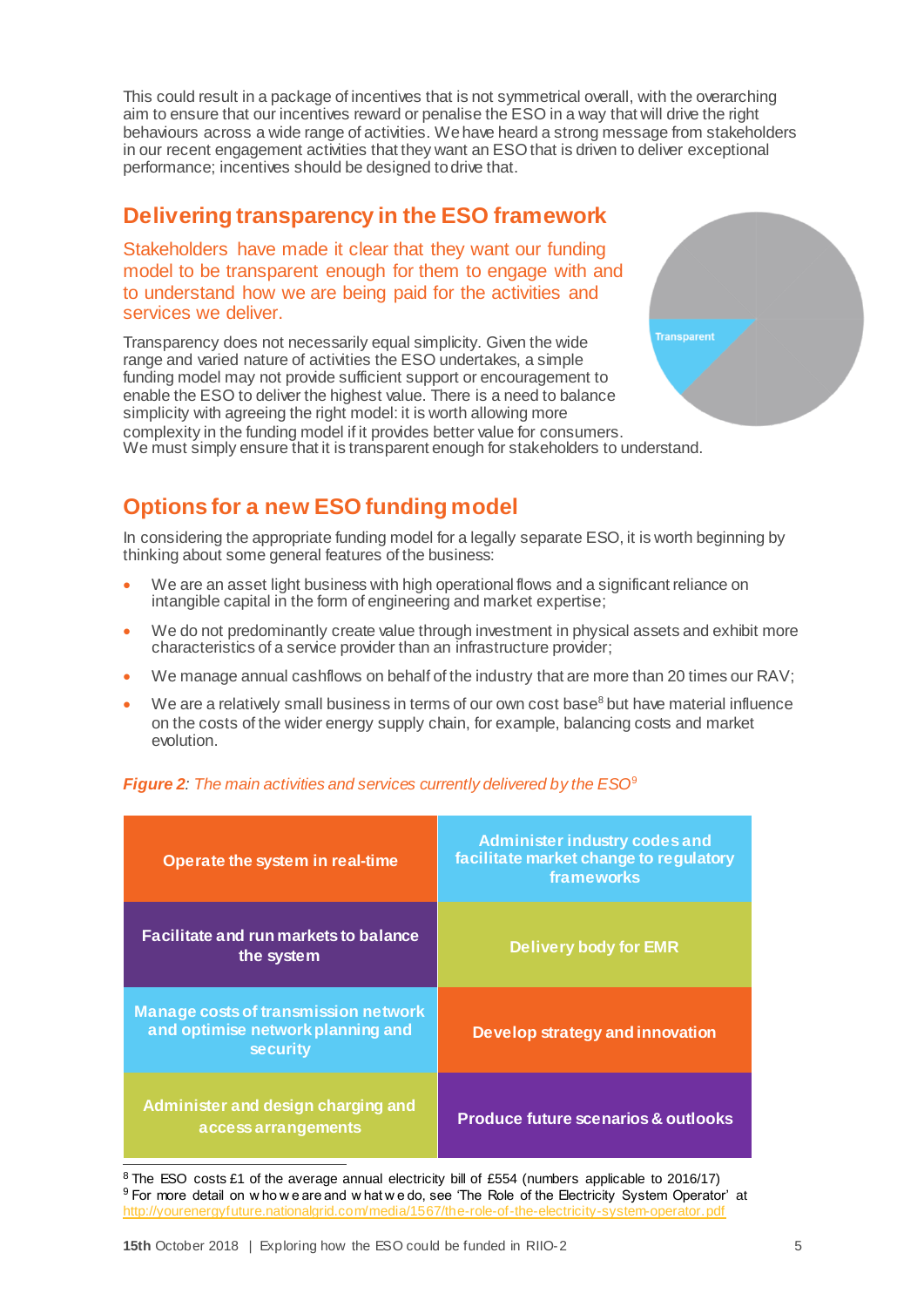We have heard from stakeholders that driving savings across the wider energy supply chain should be prioritised over driving internal savings; albeit while still being efficient. There are likely benefits for consumers in paying for an ambitious ESO that drives positive transformation across the system, with increases in internal costs more than offset by savings in external costs.

Earlier this year, we explored the features of five recognised funding models and assessed their suitability for the  $\mathsf{ESO}^\mathsf{10}.$  These were:

| <b>RAV</b>                                                                          | <b>Margin</b>                                                                                                                                                               | <b>Layered</b>                                                                                                                                                                                      | <b>Commitments</b>                                                                                                                   | <b>Performance</b>                                                 |
|-------------------------------------------------------------------------------------|-----------------------------------------------------------------------------------------------------------------------------------------------------------------------------|-----------------------------------------------------------------------------------------------------------------------------------------------------------------------------------------------------|--------------------------------------------------------------------------------------------------------------------------------------|--------------------------------------------------------------------|
| Links value of<br>the business to<br>the RAV and<br>provides a return<br>on capital | Looks to<br>provide a return<br>for the risk<br>investors take<br>in the short and<br>long term, in<br>the form of a<br>fixed<br>percentage e.g.<br>on revenues or<br>costs | <b>Defines</b><br>different layers<br>of capital,<br><b>business</b><br>activities and<br>risks and funds<br>each of them<br>separately, with<br>the potential to<br>select different<br>approaches | A contract<br>between the<br>ESO and<br>customers, with<br>commitments<br>and prices<br>agreed through<br>constructive<br>engagement | Returns purely<br>linked to<br>performance<br>(100%<br>incentives) |

We have discussed and received feedback from stakeholders on strawmen of these funding models through multiple bilateral meetings, two webinars, a stakeholder workshop<sup>11</sup> and with our Stakeholder Group. This feedback, the consideration of our framework characteristics and the general features of the ESO business leads to consideration of a layered model as the most appropriate funding model, as it is allows the positive elements of other models to be incorporated and tailored to the ESO. This is in line with an approach being explored by Ofgem to break the ESO down into categories of activity and remunerate each of these separately, as favoured in Reckon's consultancy report.<sup>12</sup>

 $\overline{a}$ 10 <http://yourenergyfuture.nationalgrid.com/electricity-system-operator/get-involved/>

<sup>11</sup> <http://yourenergyfuture.nationalgrid.com/media/1518/eso-stakeholder-report-august-v1.pdf>

<sup>12</sup> [https://w ww.ofgem.gov.uk/publications-and-updates/consultancy-report-future-regulation-and](https://www.ofgem.gov.uk/publications-and-updates/consultancy-report-future-regulation-and-remuneration-electricity-system-operator)[remuneration-electricity-system-operator](https://www.ofgem.gov.uk/publications-and-updates/consultancy-report-future-regulation-and-remuneration-electricity-system-operator)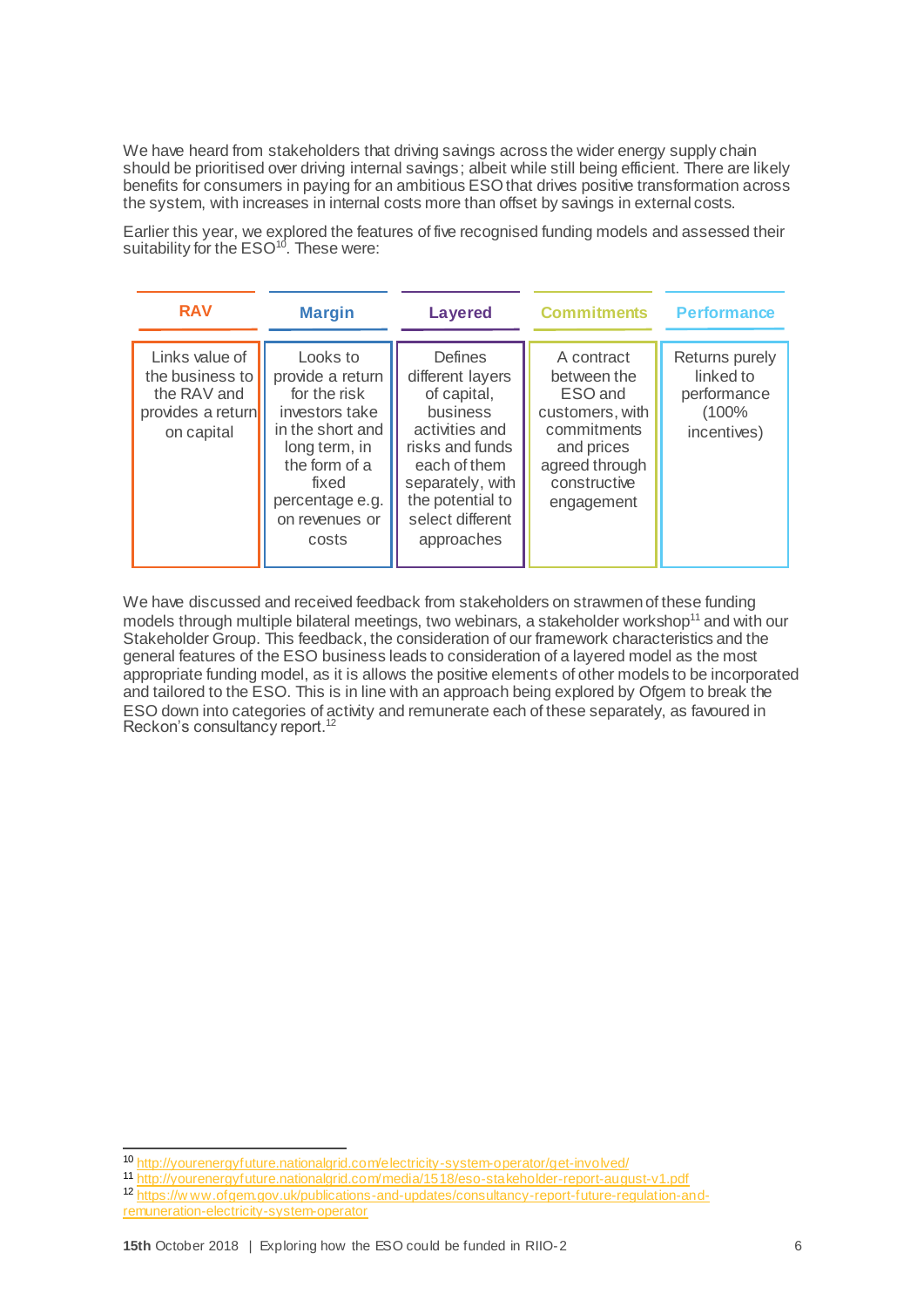## **Layered Model Example**

We have developed an illustrative example of how a layered model could be built for the ESO, and how other elements of the ESO framework could fit together with it. In order to bring it to life and provide a sense of magnitude, over the first five years of RIIO-T1 our annual operational expenditure has ranged from £93-115m, and our capital expenditure has ranged from £36-60m.<sup>13</sup> Our current incentive scheme gives a range of plus / minus £30m a year.



In this example, Layers 1-5 would provide the base funding and fair return for delivering all of the ESO's activities. Uncertainty mechanisms would account for the unknown or highly variable activities, and incentives would be overlaid to drive performance and outcomes that customers, stakeholders and consumers value.

In defining the layers, activities could be grouped together in various ways: such as by whether their costs are primarily capital expenditure or operational expenditure, by the risks associated with delivering them, or by the service they provide. For example:

- **Layer 1** could be made up of our primarily capex-related activities, which are those associated with operating the system in real time (making up around 50% of overall opex and capex costs);
- **Layer 2** could combine our primarily opex-related activities, which are those associated with delivering longer-term balancing and operability of the system (making up around 30% of overall opex and capex costs);
- **Layers 3-5** could target discrete activities to reflect their different nature and the potential for a different funding approach, such as our roles as code administrator, EMR delivery body or in collecting revenues on behalf of the industry.

How the layers are defined will have an impact or depend on consideration of the appropriate funding approach for each layer. The benefit of a layered model is that it allows the use of different funding approaches that are tailored to the characteristics and risks of each layer.

Some of the approaches that could be explored for each layer are set out in the table below, along with some considerations of the implications of applying them.

 $\overline{a}$  $13$  These have been rounded to the nearest £5m. Note that these figures do not include general financing costs, tax, business rates or third party costs of balancing, or costs that pass through the ESO in relation to others (e.g. Ofgem Licence fees, ITC fees, TO revenues).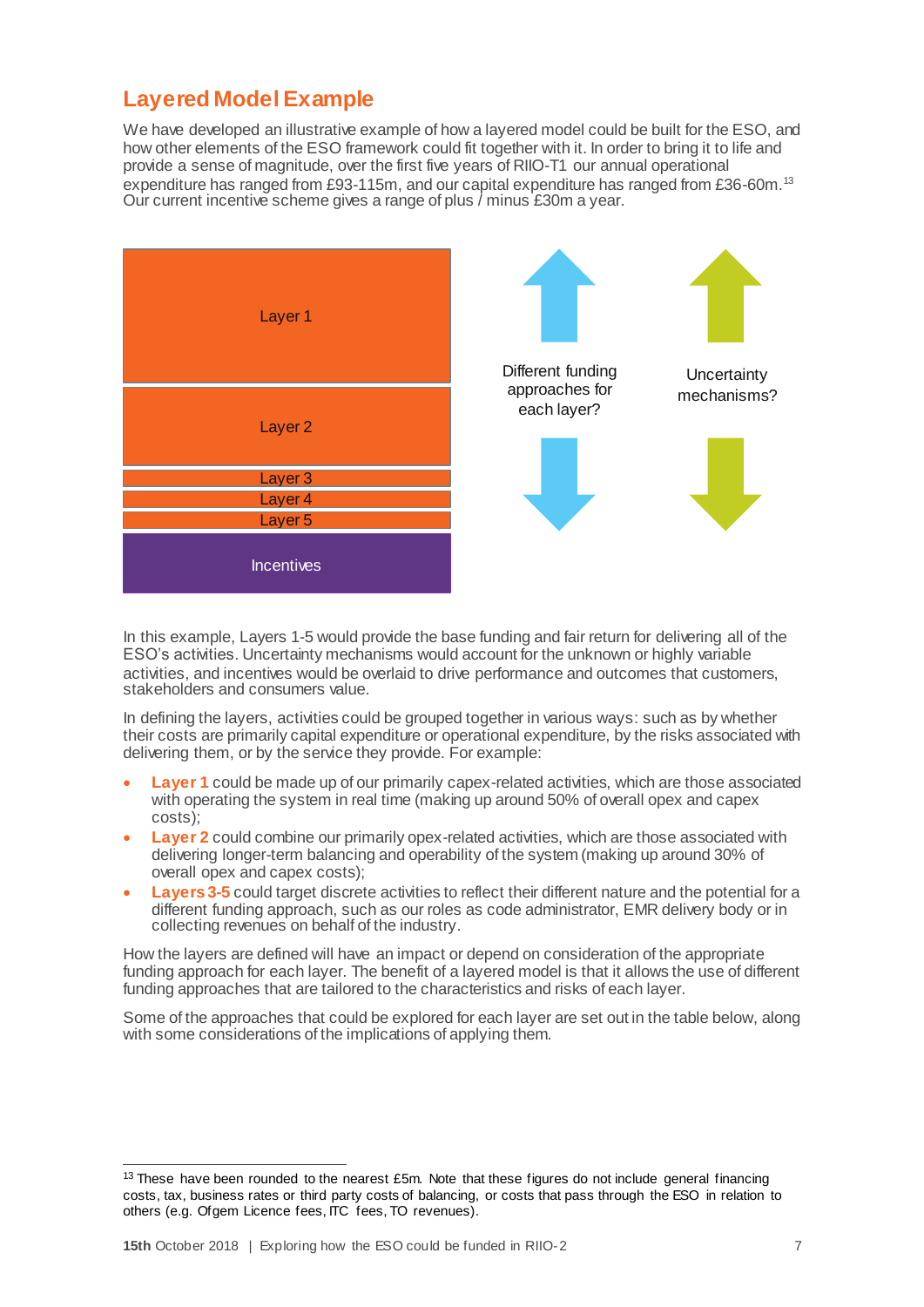| <b>Funding approach</b>     | <b>Typical characteristics</b>                                                                                 | <b>Pros</b>                                                                                                                                                                                                               | <b>Cons</b>                                                                                                                                                                                                                                  |  |
|-----------------------------|----------------------------------------------------------------------------------------------------------------|---------------------------------------------------------------------------------------------------------------------------------------------------------------------------------------------------------------------------|----------------------------------------------------------------------------------------------------------------------------------------------------------------------------------------------------------------------------------------------|--|
| <b>RAV*WACC</b><br>employed | Provides a return on capital                                                                                   | Familiar regulatory mechanism that aligns with<br>current methodology and framework                                                                                                                                       | The ESO is highly operationally geared <sup>14</sup> and this is<br>seen even in our most capital-intensive activities. The<br>WACC should appropriately consider operational<br>gearing levels of the layer.                                |  |
|                             | Ex-ante multi-year approach with<br>fixed totex allowances                                                     | Allows remuneration for the capital employed by<br>the business and capital put at risk by investors                                                                                                                      |                                                                                                                                                                                                                                              |  |
|                             | Return allows for funding of debt and<br>return to the equity holder                                           | Provides longer term certainty against<br>investments                                                                                                                                                                     | Volatility of return due to investment profiles and<br>relatively short asset lives. <sup>15</sup> In asset-light organisations<br>there is a risk of misalignment between the funding<br>model and the underlying business characteristics. |  |
|                             |                                                                                                                |                                                                                                                                                                                                                           | Levels of return may not be sufficient to support<br>financeability of the layer or organisation                                                                                                                                             |  |
|                             |                                                                                                                |                                                                                                                                                                                                                           | May not efficiently deal with impact of future change<br>without uncertainty mechanism/other                                                                                                                                                 |  |
| <b>Margin</b>               | Provides a fixed percentage return on<br>operational costs or on revenues                                      | Recognises the services nature of many of the                                                                                                                                                                             | Less directly linked to capital employed                                                                                                                                                                                                     |  |
|                             | Ex-ante multi-year approach with<br>fixed totex allowances                                                     | ESO's activities<br>Recognises that much of the risk/value of the ESO<br>is managed by intellectual capacity and expertise<br>of individuals employed, and is therefore less<br>likely to encourage risk averse behaviour | Does not fully compensate for tangible asset investment<br>other than to return the capital over time through<br>depreciation. This could incentivise under-investment in<br>capital assets.                                                 |  |
|                             |                                                                                                                |                                                                                                                                                                                                                           | May not efficiently deal with impact of future change<br>without uncertainty mechanism/other                                                                                                                                                 |  |
| <b>Annual budget</b>        | Ex ante annual allowances provided<br>on a forward view of expected costs<br>Can be set with Ofgem or industry | Direct link to what customers want                                                                                                                                                                                        | Lack of certainty over the longer term                                                                                                                                                                                                       |  |
|                             |                                                                                                                | Reactive to changes in requirements                                                                                                                                                                                       | Does not recognise longer term investments                                                                                                                                                                                                   |  |
|                             |                                                                                                                | Flexible and transparent                                                                                                                                                                                                  | Larger administrative burden                                                                                                                                                                                                                 |  |
| <b>Pass-through</b>         | Costs incurred are recovered                                                                                   | Limits risk to ESO if spend is efficient                                                                                                                                                                                  | Limited incentive to manage own costs                                                                                                                                                                                                        |  |
|                             | Ex-post allowances with efficiency<br>test                                                                     | Flexible to manage changes in service<br>requirements and outcomes                                                                                                                                                        | On its own does not provide a return for risks held by<br>the ESO                                                                                                                                                                            |  |
|                             | Limited risk beyond efficiency test                                                                            |                                                                                                                                                                                                                           |                                                                                                                                                                                                                                              |  |
|                             | No opportunity for return                                                                                      |                                                                                                                                                                                                                           |                                                                                                                                                                                                                                              |  |

 $\overline{a}$ <sup>14</sup> Which makes it more difficult for us to manage year-to-year volatility in the scale of our operations

<sup>15</sup> The ESO's primary capital assets are IT systems, with a typical lifespan of circa 7 years